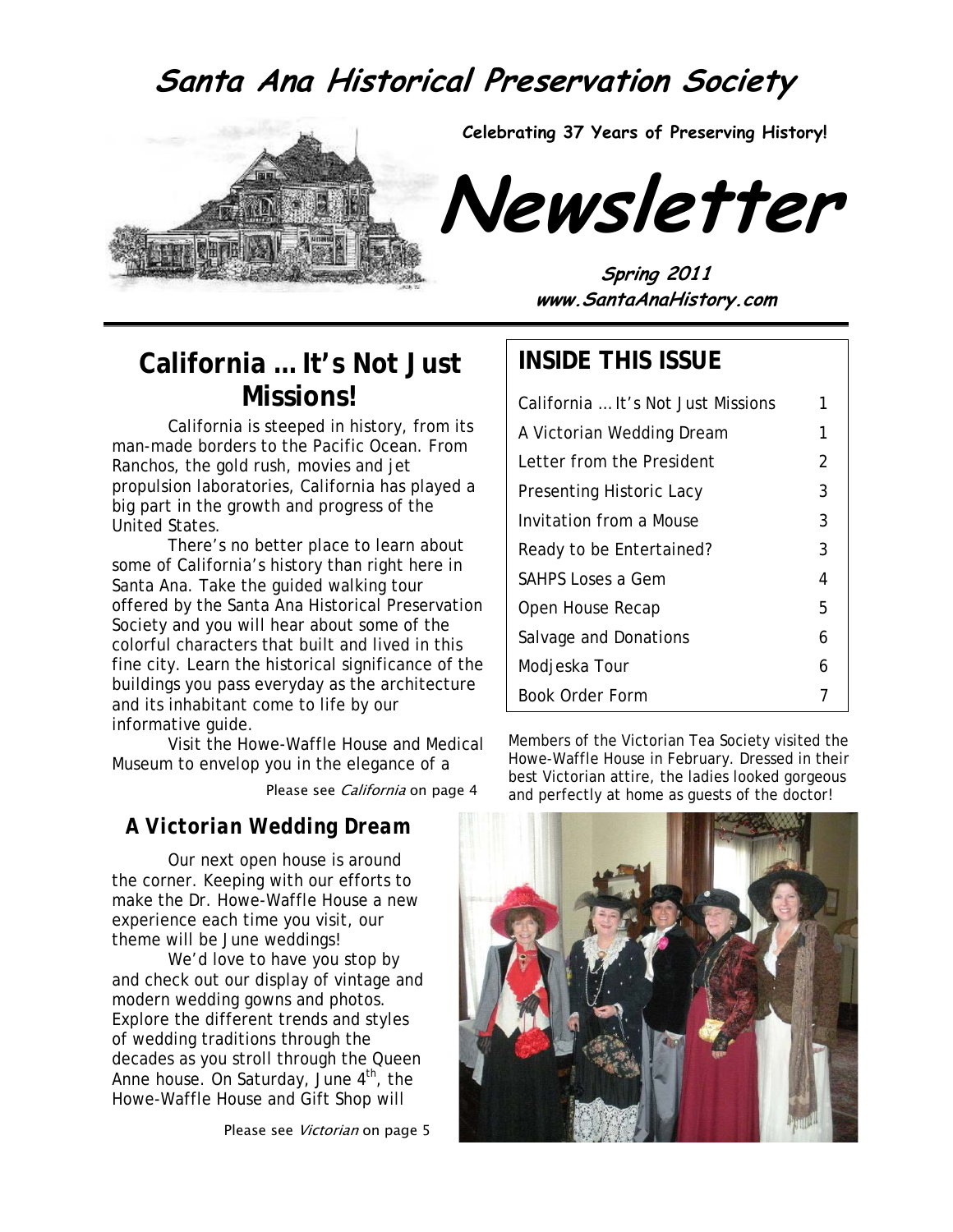### *SAHPS Newsletter Winter 2011 2*

# *From the President*

As I've pointed out to our members before: we're not your grandmother's historical society! We constantly look for new ways and methods to keep our members informed and interested in our activities.

While we've had our exceptional website for years, we've recently expanded our online offerings. That's right…we've joined the social network on Facebook and Twitter!

These communication apps aren't just for college kids and celebrities; they provide us with a new avenue to immediately share stories, news, photos, and events with the public in a whole new way! And it's a twoway street--these tools also allow you to interact directly with us, even if you can't attend the board meetings.

Check out our new offerings on the web and look for other tools in the future to expand our reach to the public!

### *Alison Young* **President**

The Santa Ana Historical Preservation Society's newsletter is produced by the Society for its members and other friends. We are proud to say that the Society is an all-volunteer 501c3 non-profit organization with no paid staff members. All donations and memberships go directly to our education and preservation projects.



*A Legacy of Preservation since 1974.* 

### **Santa Ana Historical Preservation Society 2011 Board of Directors**

President Alison Young Vice President Vacant Treasurer Roberta Reed

Secretary Colleen Williams

#### **Directors**

Max Schmidl Lisa Pitsenbarger

Ann Moerer April Bettendorf

Judy Stewart

### **Associate Directors**

| Nathan Reed    | Tim Rush               |
|----------------|------------------------|
| Olivia Preston | Oscar Lopez            |
| Guy Ball       | <b>Bey Schauwecker</b> |
| Ray Poppa      | Toni Kimball           |
| Ben Grabiel    | Will Morton            |
| Alan Lawson    | Jeff Dickman           |
|                |                        |

#### **Newsletter Editor: Colleen Williams**

*Cover House illustration by Ann Berkery Special thanks to contributors Roberta Reed, Alison Young, April Bettendorf, Lisa Pitsenbarger, and Guy Ball.* 

To contact the newsletter editor directly, please email sahps@sahps.org. **Contact the editor to sign up to receive your newsletter on-line, with color photos!**

All material in this issue is copyrighted 2011 by the Santa Ana Historical Preservation Society, 120 Civic Center Drive West, Santa Ana, California 92701-7505. Our house phone and message line is (714) 547-9645.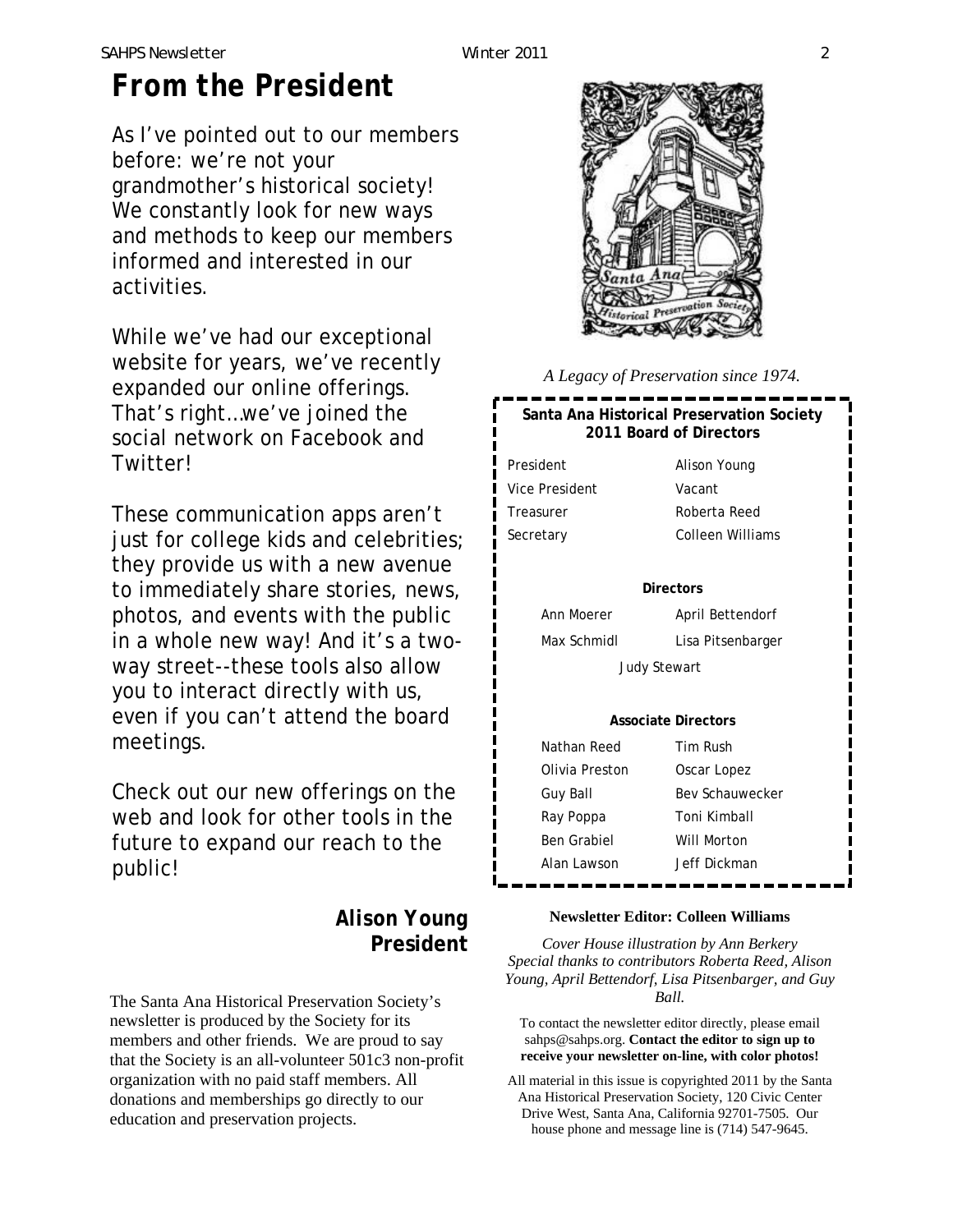# *Invitation from a Mouse*

Who would have believed that a mouse would have led me to the Howe-Waffle House?!

It all started with an invitation from Mickey and his Disneyland friends to participate in the "Give A Day, Get a Day" volunteer program offered last March.

I was planning a trip to Orlando so I thought this would be a great way to help in the community and get a free pass to a Magic Kingdom Resort.

After an online search of volunteer opportunities one stood out above the rest: "Be a docent at the Howe-Waffle House in Santa Ana." I knew this was the match for me. I love, love, love anything Victorian so I was excited when I was accepted to be a docent at the Open House in April.

Please see *Invitation* on page 7 Finally the big day came. I immediately fell in love with the house and the Board Members were so knowledgeable and helpful that I was determined to convince them to have me back again.

# **Ready to be Entertained?**

Long before MP3s, 3D movies, or even television, Orange County already knew how to have a good time! Join our costumed actors as they share stories of the earliest fiestas at adobe rancheros; exciting horse races at Santa Ana Racetrack; excursions to Seal Beach, the "Coney Island of the West"; Victorian social calls of the local elite; bear hunting in the local mountains; and the latest silent movie at the Yost Theatre. We're sure you'll be amused too!

The theme for our fourteenth annual cemetery tour event is "Ain't We Got Fun? Amusements in Early Orange County." We will again partner with the local Orange County High School of the Arts and Santa Ana High School to present costumed actors portraying historical figures related to the theme. As per our custom, the event will again be hosted by the beautiful historic Fairhaven Memorial Cemetery and adjoining

Please see *Presenting* on page 4 Please see Ready on page 7

properties in the Lacy neighborhood to be demolished. This particular property is the beloved Mnter Court, which the Friends were unable to save.

# *Presenting Historic Lacy*

Congratulations to the Friends of the Historical Lacy Neighborhood! They have reached a beneficial settlement with the City of Santa Ana which both saves nearly a dozen historic houses and creates a historic neighborhood around 5<sup>th</sup> and 6<sup>th</sup> Street. The settlement also allows for immediate development of the area, doing away (hopefully) with much of the empty lots.

Some of the homes saved for new home-owners include a beautiful Victorian, Craftsman, and several smaller cute Bungalows. These homes, along with the few homes not yet purchased by the city will comprise a charming new historic area once the homes are restored to the agreed standards, before sale. If you're looking for a new historic home to buy, keep your eye on Lacy!

The city will proceed with a revised Station District project to revitalize the Lacy

Alison and Toni creating salvage lists of the

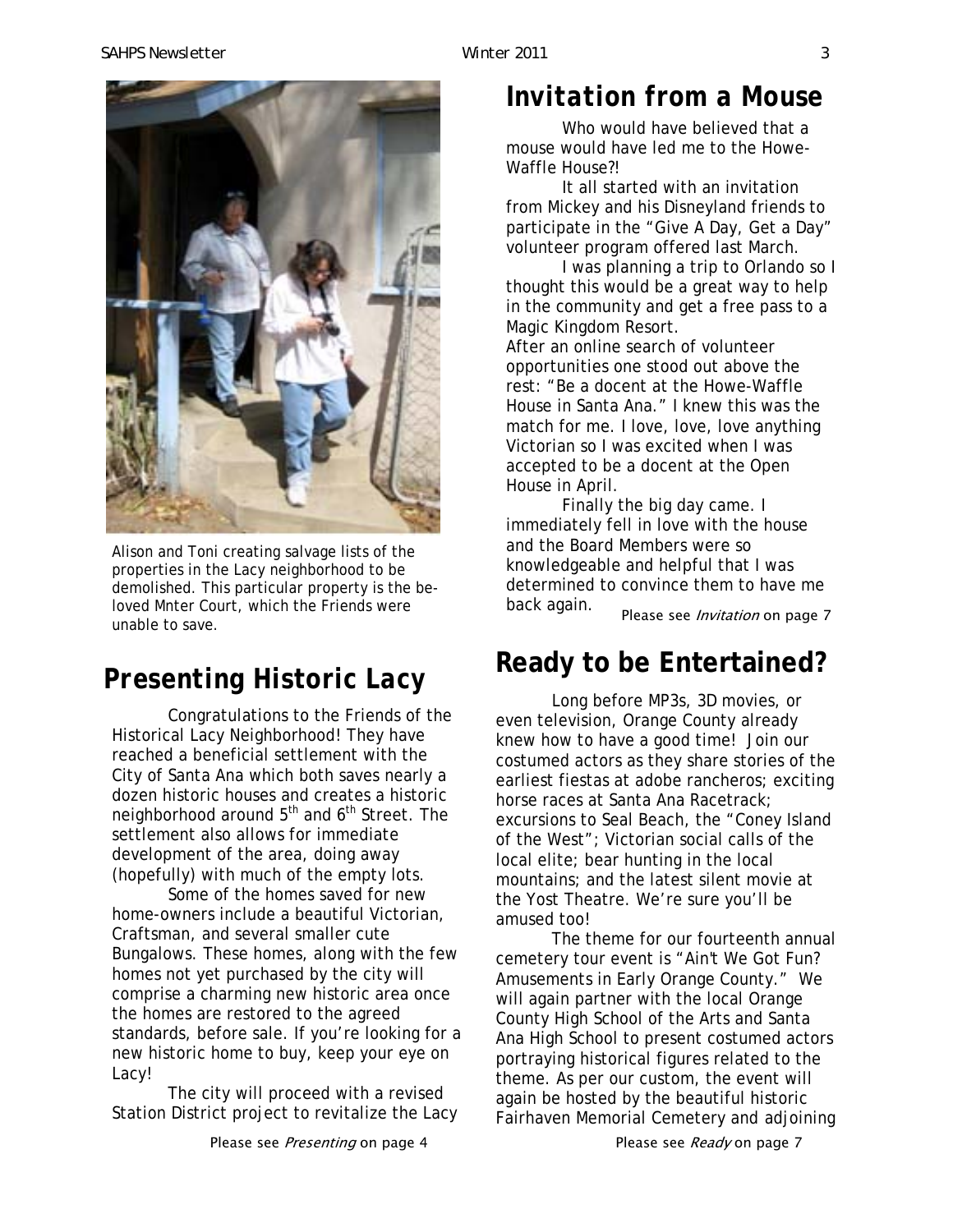#### *SAHPS Newsletter Winter 2011 4*

#### Continued from *California* on page 1

beautiful Queen Anne Victorian home. See used in the late 1800s. Hear stories about the good Dr. Willela Howe-Waffle and her every other month and tours are offered. firsthand the equipment and medicines medical practice here in the wild, soon to be tamed, West. There is an Open House It's an excellent adventure for adults and children alike.

Teachers may want to encourage students to learn about Dr. Willela and her husband Dr. Howe, a doctor and the second major of Santa Ana. Mr. Waffle, her second husband, was also a prominent citizen in this city.

The annual cemetery tour held in October will introduce you to the spirits of our past; the Spirit of Orange County. Those that came before us to make many contributions to our state and nation are now laid to rest if our local cemeteries.

You're surrounded by many enjoyable and educational opportunities right outside our front door.

To learn more check out our website at www.Santa Ana History.com.

April Bettendorf

#### Continued from *Presenting* on page 3

Neighborhood. Work on the project will begin immediately. Unfortunately, not every property cherished by the Friends was able to be saved, but for those homes to be demolished, SAHPS has begun extensive salvaging to save those items of historic interest to local historic home-owners. Keep your eyes on the salvage email list and website for information regarding potential future salvage sales.

Through the hard work of the Friends, not only were homes saved, but a loan fund was set up for those in the neighborhood and surrounding blocks. If you think you might be eligible for funding for exterior repairs, contact the City for more information! In this way, both the City and the Friends hope to bring the Lacy area back to its vibrant and beautiful former glory, just like many of the other surrounding neighborhoods.

We tip our hats to the dedicated folks of the Friends of Lacy and wish them well in their endeavors!



One of the beautiful homes saved by the Friends of Lacy to be rehabbed and resold to create the new Lacy Historic area.

## *SAHPS Losing a Gem*

We on the Board of Directors are terribly conflicted in announcing the departure of Board Secretary and Newsletter Editor, Colleen Williams. On one hand, we are extremely happy for her opportunity to use her years of training in a new position as an intern with the Southern Florida Collection Management Center in the Everglades National Park, Florida. But Florida's gain is a huge loss to the Society.

Colleen joined us as a volunteer in early 2008 and became a Director the following year. As our youngest Director, her energy and enthusiasm have been greatly appreciated as she worked on countless projects, organized docents and worked with student volunteers—all the while working, and pursuing her Masters Degree! Colleen is a true preservationist, having worked with the Friends of Lacy group in their successful efforts to save Santa Ana's historic structures.

I feel privileged to have worked with Colleen for over three years, and to call her a friend.

Colleen, best of luck--we will miss you! And remember, if the GIANT BUGS in Florida get to be too much for you, California and SAHPS look forward to having you back with us.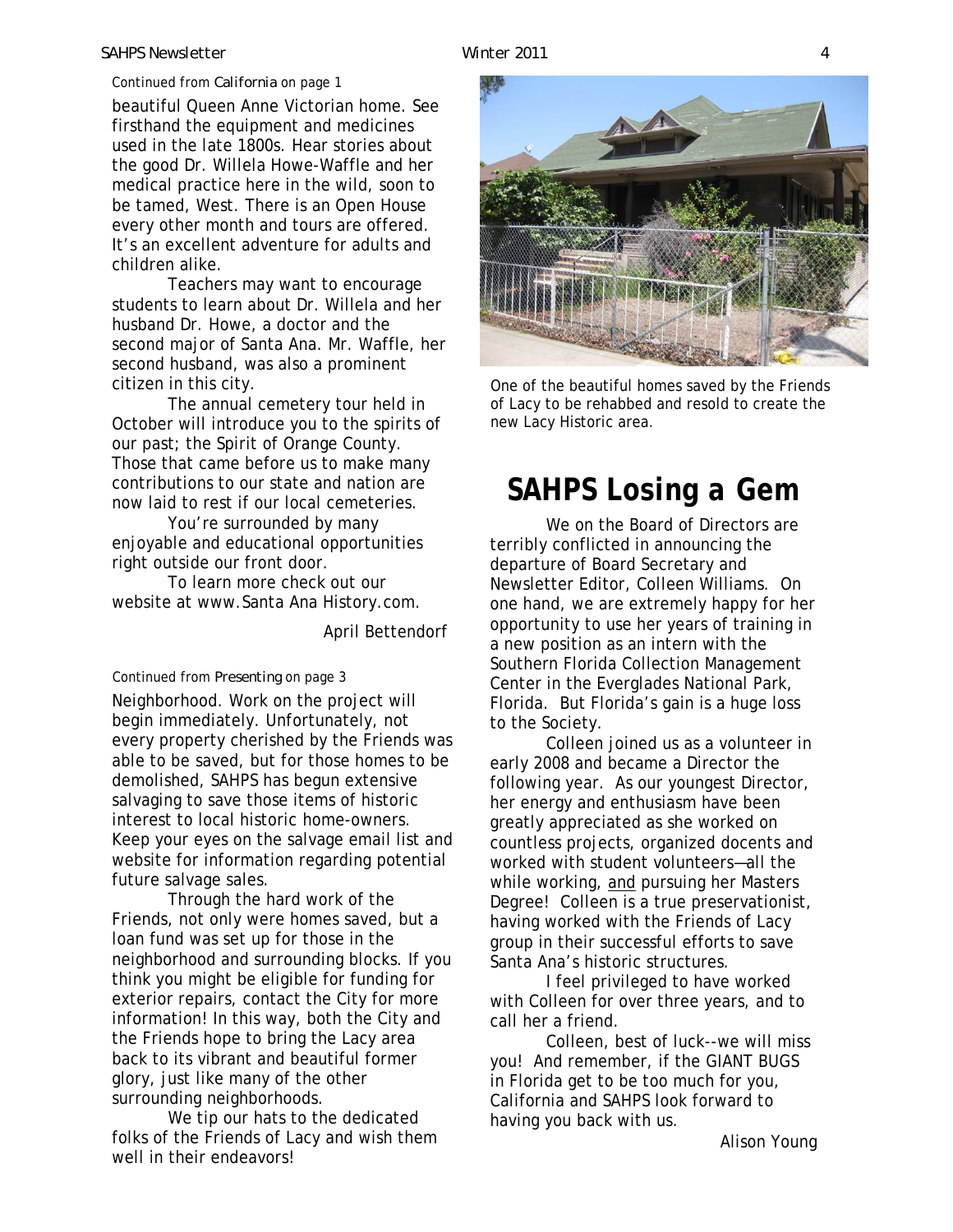### **Open House Recap**

Our April Open House with an Easter theme was a smash! We had a number of new guests to visit the exhibits and learn our illustrious history! We had beautiful displays of Easter-themed soaps and vintage decorations. Dr. Howe-Waffle took a break from her medicinal duties to decorate the rooms for spring and the holidays, creating a joyous atmosphere for all her visitors!

We also had lovely decorated cookies and snacks to accompany our usual, excellent Victorian Tea. We even picked up a few new volunteers! The Downtown Walking Tour was a smash, with a large group meeting at the Howe-Waffle House to explore the architecture of downtown Santa Ana.

For those of you that missed the last Open House, our next Open House is June 4<sup>th</sup>! Stop back by the house to see our next donated additions. For those that missed the Walking Tour, due to the summer heat, the tour is postponed until September.



One of the unique, antique properties the Friends saved. This property will actually be moved onto  $5<sup>th</sup>$ Street to fill in some of the empty lots! Of course, the new owner may choose to modify the color scheme!



Our lead docent, Ray, guides the Victorian Tea Society through the Howe-Waffle House in February. We host special tours for groups throughout the year when pre-arranged. These ladies were right at home in their Victorian garb and mid day tea!

#### Continued from *Victorian* on page 1

be open from noon until 4 pm for tours. No doctor has her home decorated for a home reservations are required, so just drop by to join a tour! Vintage gowns will be on display through out the house and the wedding reception!

This summer we are also offering a new opportunity. The society is participating in the Blue Star Museum Program, in conjunction with the National Endowment for the Arts, to support our military! Active military and their immediate families receive free admission to the House and other participating cultural locations across the nation from Memorial Day to Labor Day. Bring your service card for free admission to the house on June 4th!

This program runs through Labor Day, so our August Open House will also be free to active military. Please visit www.bluestarfam.org to see more locations participating in the Blue Museum program.

 A reminder that the Downtown Walking Tour is on hiatus during the hot summer months. Look for our next Walking Tour in late September during the Smithsonian Museum Day!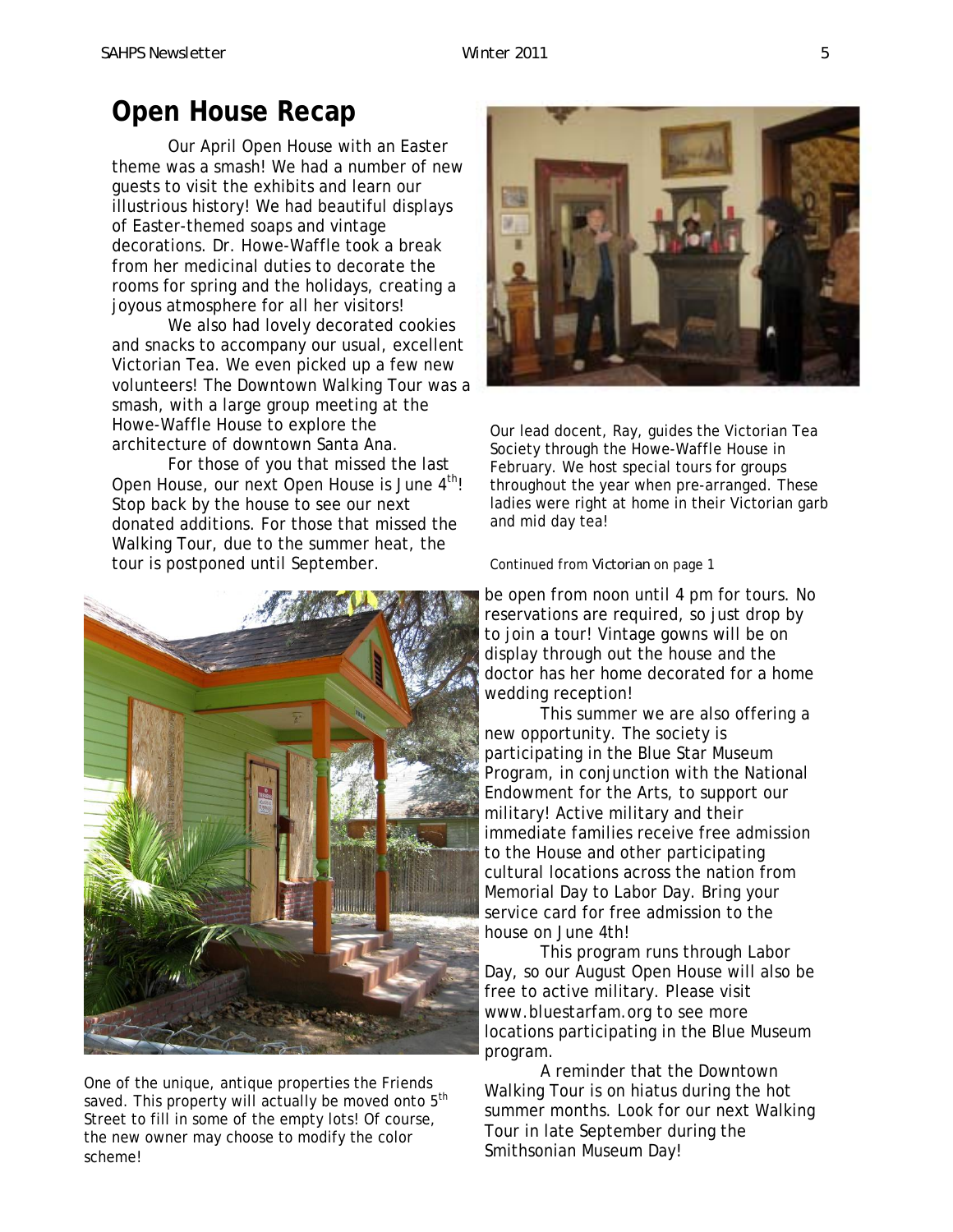# *Salvage and Donations*

Do you have anything antique that no longer fits into your decor? Do you have an antique that's been collecting dust in your attic or shed and could use a better home? Perhaps you have some of grandma's left over china or a piece of art that no longer is your taste.

Or, are you looking for that perfect antique picture rack? Are you replacing your windows or tubs in your old home? Maybe you are just a curious local looking to fix up your home.

If so, you should call us! We are always looking for new antiques to sell to local customers in order to finance the upkeep of the house and events. We also have a large amount of salvage, thanks to the efforts of the Friends of Lacy, that we'd love to put to good use in the community!

We are requesting antique or vintage items: from jewelry to knick-knacks to furniture. We have a number of home repair items like those listed above to sell on a first come, first served basis. Call Lisa Pitsenbarger at 714-788-9148 to arrange for your donation or salvage purchase. Donations are tax-deductible and we provide receipts for all contribution and sales.

Rest assured all donations will go directly to the SAHPS to benefit the Howe-Waffle house. Of course, this means you'll want to stop by our gift shop during events to see what fascinating new antiques we have to sell as well!





Top: The Easter decoration display in the Evalene Pulati Santa Ana Room for the April Open House.

Bottom: Our wonderful docents, decked out for their duties. From left to right: Klara, Judy, Oscar, and Jean. Come meet them at the next Open House!

# *Modjeska Tour*

The Society recently toured the beautiful historic Modjeska House! Our board arranged a tour of the Modjeska property in support of local history and to gain idea for our own offerings.

If you've never been, we highly recommend reserving a spot on their next tour! The property is nestled back into Modjeska canyon, up a beautiful winding road where you can almost picture the family and friends in the carriage heading up from a visit to the beach.

Once you arrive, you are directed to the house porch for an informative video before being led through the home, grounds, and their amazing history. Madame Modjeska had an interesting life and background, and the house reflects the interests of the couple and the turn of the century amenities afforded to connected individuals.

The entire board was thrilled to visit, or revisit, a fellow local museum and we spent the morning expanding our knowledge of local history. We highly recommend the tour and perhaps a slow drive through the canyon reminiscing on days of yore!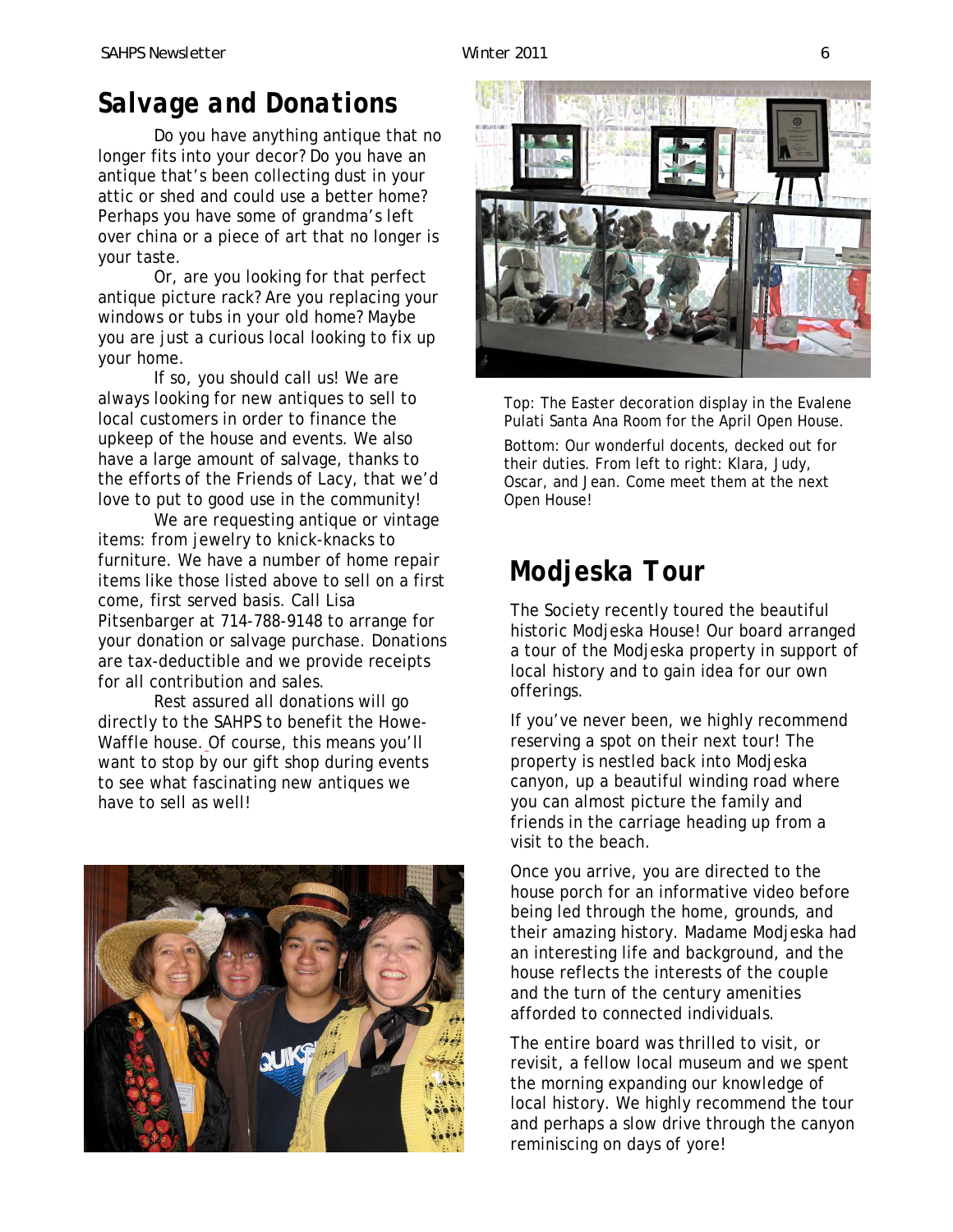#### *SAHPS Newsletter Winter 2011 7*



Continued from *Invitation* on page 3

I did two or three tours that day and was pleasantly surprised at how enthusiastic and interested the visitors were. I felt as if I were in my own house talking to friends. I was hooked and since that day almost a year ago I have docented at several open houses and joyfully helped decorate the house for Christmas! At the end of the year I was asked to join the Board of Directors. Over the months I realized it wasn't all about docenting; there was important work to be done. So I readily accepted the challenge.

I'm ecstatic about learning more about the history of Santa Ana, the house, and Dr. Willella Howe-Waffle. I've always had a concern about historical preservation and have now found a place where I can act on those concerns.

And to think it all happened because I accepted an invitation from a mouse!

April Bettendorf

Continued from *Ready* on page 3

Santa A na Cemetery.

Mark your calendars for Saturday, October 22 to save the date for this popular event. Come again or start a new family tradition by inviting friends and relatives along!

Follow our website, Facebook, and emails for more information on when ticket sales open and potential tour times. You won't want to miss this exciting tour!

### **Upcoming Events**

**SAHPS Board Meeting:** All are welcome! Please RSVP to the editor so we can add your name to the guest list! **Tuesday, June 21, July 19 Aug 16 at 6:30pm**

**Downtown Walking Tour:** From the Howe-Waffle House. **On Hiatus for the Summer until Saturday, Sept 24 at 2:30 pm**.

**Howe-Waffle Open House:** Tickets are \$5 for adults, \$4 for seniors/SAHPS members, \$3 for students. Special for June and Aug: FREE for active military with ID. **Saturday, June 4 and Aug 6 from 12:00-4:00 pm.** 

14<sup>th</sup> Annual Cemetery Tour: Tour Orange County's past with historical reenactments through historic Fairhaven Cemetery. Tickets on sale in fall for tour reservations. **Saturday October 22nd from approx.. 10:00-3:00pm.** 

### **Help us continue our efforts to preserve, to educate, and to celebrate Santa Ana and early local History**

*Renew or join at the \$100 level (or above) and receive a copy of*  **Santa Ana: 1940-2007***,* **Early Santa Ana, Santa Ana in Vintage Postcards, Logan Barrio, Civil War Legacy in SA,** *or* **Orange County Blossoms** *as a free gift as our thanks for your extra support.* 

**Membership Dues:** *Individual/Family - \$15-49; Business - \$20-100; Supporter - \$50-99; Patron - \$100-249; Benefactor - \$250-1,000;* 

| Enclosed is a check for (or charge) | tor a                                                                                | membership. |
|-------------------------------------|--------------------------------------------------------------------------------------|-------------|
|                                     | (If \$100 or over, please circle the book above that you would like us to send you.) |             |

| Name       |     | Phone |
|------------|-----|-------|
| Address    |     |       |
| City/State | Zin | Email |

**Send to: Santa Ana Historical Preservation Society, 120 Civic Center Dr. W., Santa Ana, CA 92701-7505**